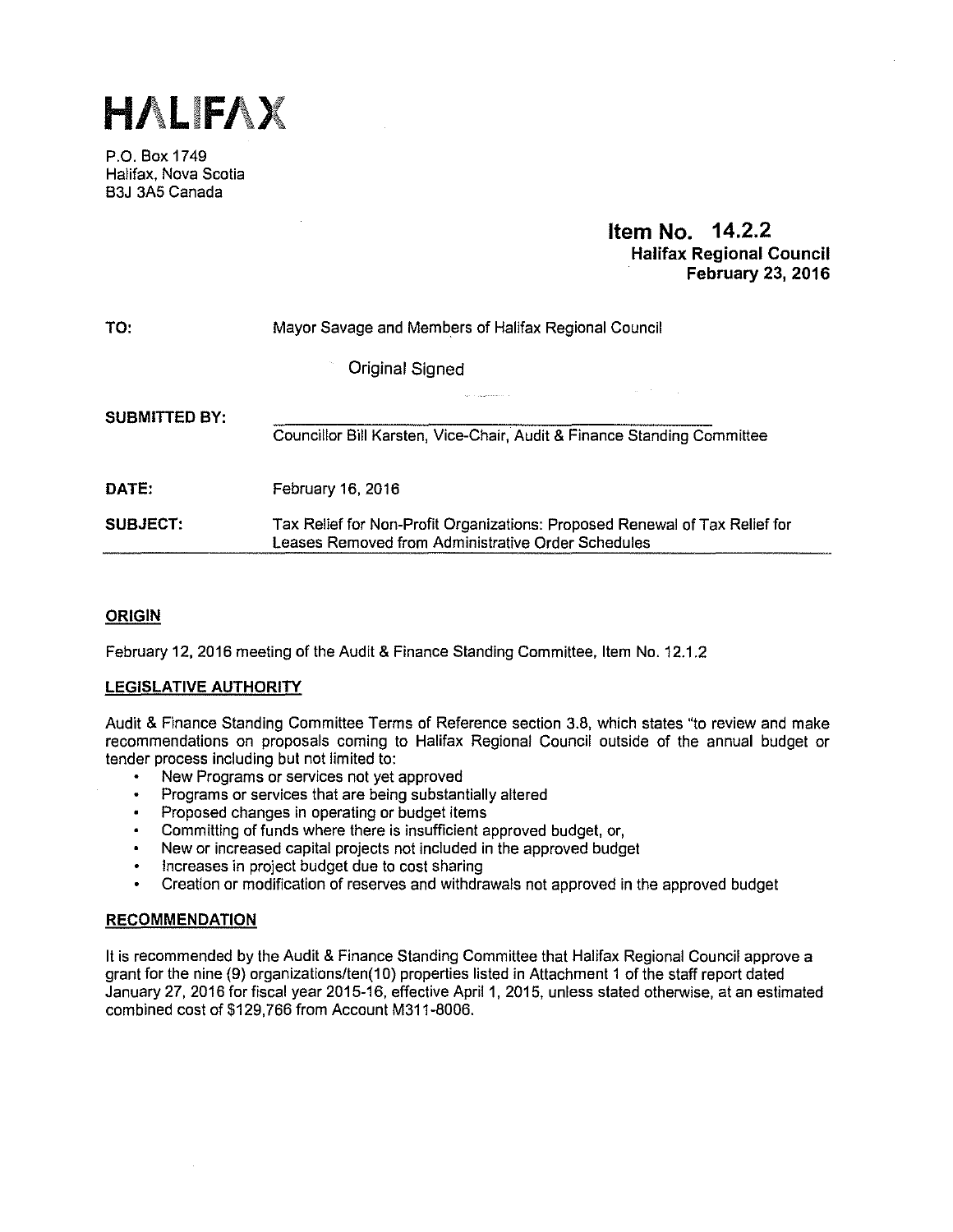## **BACKGROUND**

A staff report dated January 27, 2016 pertaining to Tax Relieffor Non-Profit Organizations was before the Audit & Finance Standing Committee at its meeting held on February 12, 2016.

For further information, please refer to the attached staff report dated January 27, 2016.

## **DISCUSSION**

The Audit & Finance Standing Committee reviewed this matter at its meeting held on February 12, 2016 and forwarded the recommendation to Halifax Regional Council as outlined in this report.

#### **FINANCIAL IMPLICATIONS**

As outlined in the attached staff report dated January 27, 2016.

#### **COMMUNITY ENGAGEMENT**

All meetings of the Audit & Finance Standing Committee are open to the public. The agenda and reports are provided online in advance of the meeting.

## **ENVIRONMENTAL IMPLICATIONS**

Not applicable.

### **ALTERNATIVES**

The Audit & Finance Standing Committee did not discuss alternatives.

## **ATTACHMENTS**

1. Staff report dated January 27, 2016.

A copy of this report can be obtained online at http://www.halifax.ca/council/agendasc/cagenda.php then choose the appropriate meeting date, or by contacting the Office of the Municipal Clerk at 902.490.4210, or Fax 902.490.4208.

Report Prepared by: Liam MacSween, Legislative Assistant, 902.490.6521.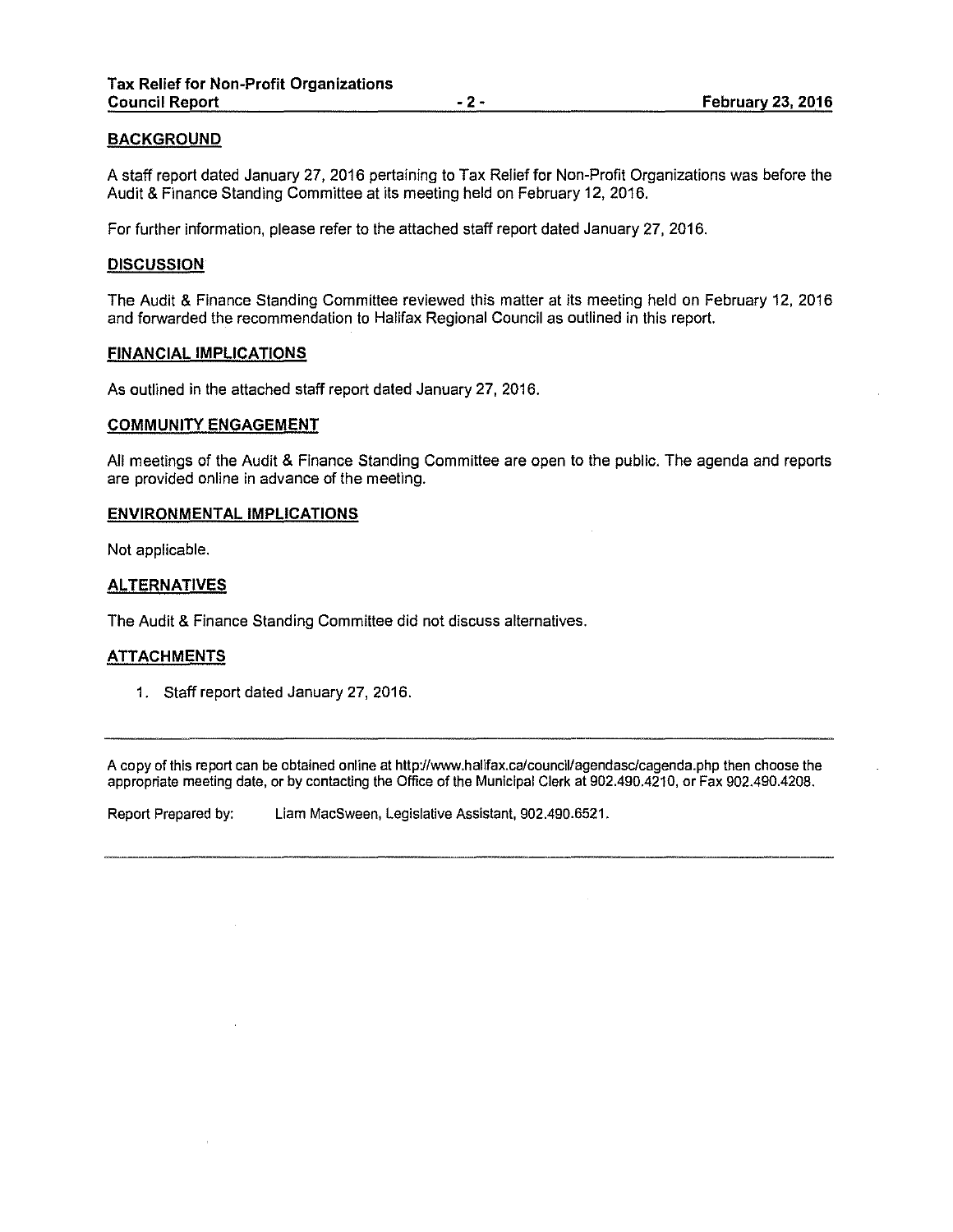

P.O. Box 1749 Halifax, Nova Scotia B3J 3A5 Canada

# **Attachment 1 Audit and Finance Standing Committee February 12, 2016**

| TO:                  | Chair and Members of Audit & Finance Standing Committee                                                                                  |  |  |  |
|----------------------|------------------------------------------------------------------------------------------------------------------------------------------|--|--|--|
|                      | Original Signed                                                                                                                          |  |  |  |
| <b>SUBMITTED BY:</b> |                                                                                                                                          |  |  |  |
|                      | Amanda Whitewood, Director of Finance & ICT/CFO                                                                                          |  |  |  |
| DATE:                | January 27, 2016                                                                                                                         |  |  |  |
| SUBJECT:             | Tax Relief for Non-Profit Organizations: Proposed Renewal of Tax Relief for<br><b>Leases Removed from Administrative Order Schedules</b> |  |  |  |

## **ORIGIN**

December 7, 2015 - Grants Committee approved tax relief for ten (10) organizations previously on Schedules 26, 27 and 2g of Administrative Order 2014-001-ADM removed from the tax relief program because their current status does not comply with Section 5A. Further to the staff report dated October 22, 2015, staff have been advised that the policy cannot be selectively suspended. In the alternative to providing a grant under the policy, Regional Council may issue a grant upon a resolution of the Council. Because the cost of any tax relief to the groups identified does not fall under a formal municipal grant program, consideration must be routed through the Audit & Finance Standing Committee as per Section B(a) of the standing committee's terms of reference.

## **LEGISLATIVE AUTHORITY**

- HRM Charter (2008) s.79(1) "The Council may expend money required by the Municipality for... (av) a grant or contribution to
	- (v) any charitable, nursing, medical, athletic, educational, environmental, cultural, community, fraternal, recreational, religious, sporting or social organization within the Province,
	- (vii) a registered Canadian charitable organization;"
- Audit & Finance Standing Committee, Terms of Reference, clause B(a)." "The Audit and Finance Standing Committee shall review and make recommendations on proposals coming to the Council outside of the annual budget or tender process including: .... (a) new programs or services not yet approved or funded;"

### **RECOMMENDATION**

It is recommended that the Audit & Finance Standing Committee recommend that Regional Council approve a grant for the nine (9) organizations/ten(10) properties listed in Attachment **1** of this report for fiscal year 2015-16, effective April 1, 2015, unless stated otherwise, at an estimated combined cost of \$129,766 from Account M311-8006.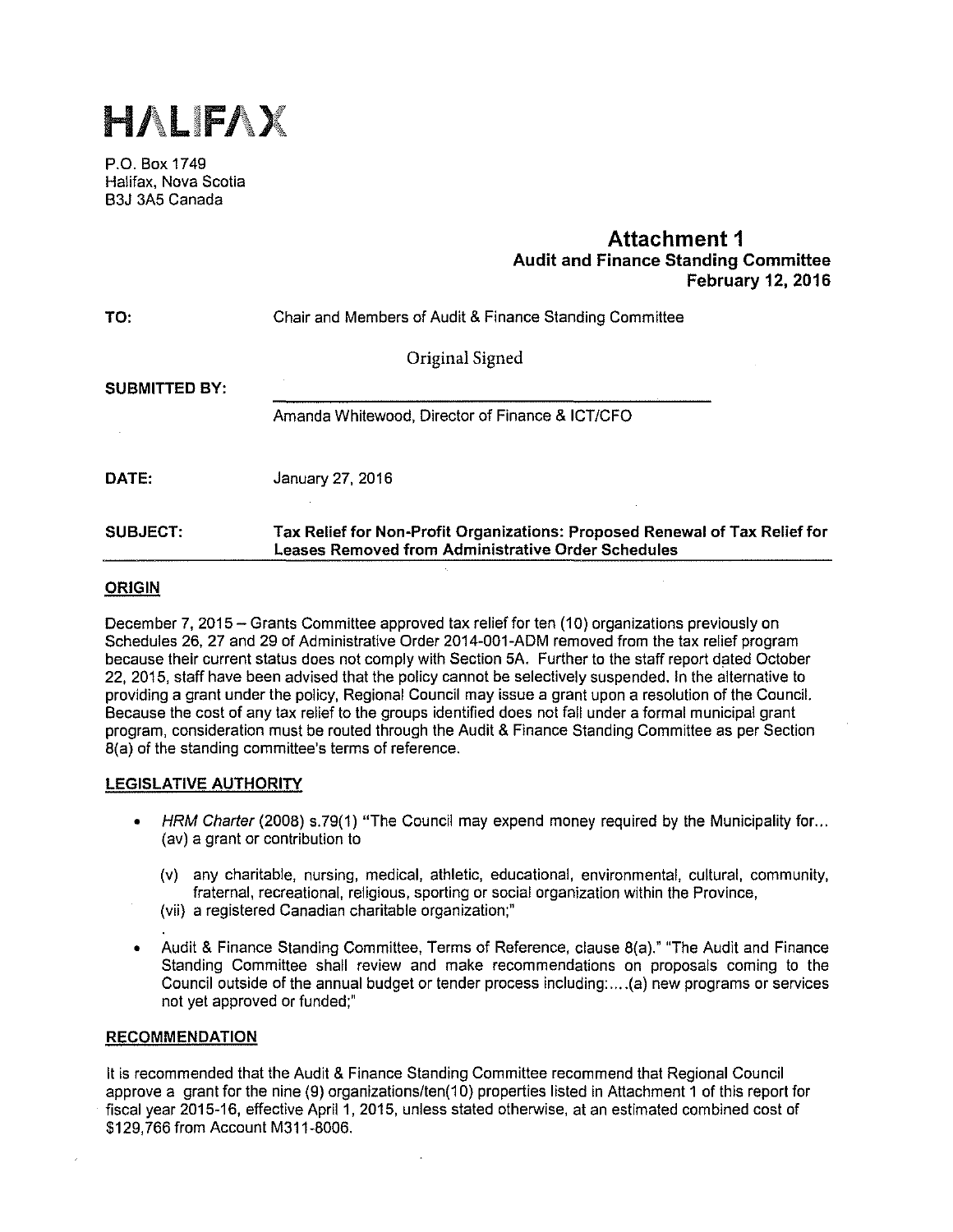## **BACKGROUND**

Administrative Order 2014-001-ADM, the Tax Relief For Non-Profit Organizations Administrative Order ("Administrative Order'J limits tax relief to the property owner or those with long-term written leases agreements<sup>1</sup>. Section 5A of the Administrative Order states:

5A. Council may provide tax relief to an eligible non-profit organization or an eligible registered Canadian charitable organization that leases real property that is located within the Municipality if:

(a) the real property is leased, for a minimum of five (5) consecutive years with a minimum of three (3) years remaining, from

- (i) the Government,
- (ii) another non-profit organization or registered Canadian charitable organization,
- (iii) another person, or
- (iv) another entity;

and

(b) the lease requires an eligible tenant non-profit organization or an eligible tenant registered Canadian charitable organization to pay the real property taxes on that portion of the real property that has been leased to the eligible organization.

Several organizations previously accepted into the program were in long-term leases agreements with HRM that reached the end of the term of the agreement and have been held-over. One **(1)** lease is with the Province of Nova Scotia. While these agreements generally meet the spirit of the program they do not meet the technical requirements of Section 5A of the Administrative Order and have been removed from the Schedules that form part of the Administrative Order as required under Section 18.

As an interim measure, assistance was provided in the 2014-15 fiscal year under the Valuation Allowance. Currently these tax accounts are not uncollectable, or the consequence of an assessment appeal or billing correction. Although renewals are under consideration, the timing of any new agreement is unconfirmed, hence **it** is recommended that Regional Council be asked to approve the provision of a grant for the 2015-16 fiscal year by a resolution of the Council equivalent to the amount of the grant they would have received under the Administrative Order had they been eligible.

#### **DISCUSSION**

The proposed ten (10) awards and itemized costs are listed in Table 1 of **Attachment 1** of this report.

#### **FINANCIAL IMPLICATIONS**

All figures in this report have rounded to the nearest dollar and are estimates that exclude any assessment appeal or account corrections.

#### **2015-16 Budget M311-8006**

Less recommended renewal of 626 properties **Less Leases to be Renewed (Table 1)**  Less recommended addition of 39 properties Less pro-rated awards for 3 properties removed **Balance** 

**\$3,535,000**  (\$3,044,426) **(\$129,766)**  (\$124,236) (\$9,575) **\$226,997** 

The tenant is the party billed by HRM.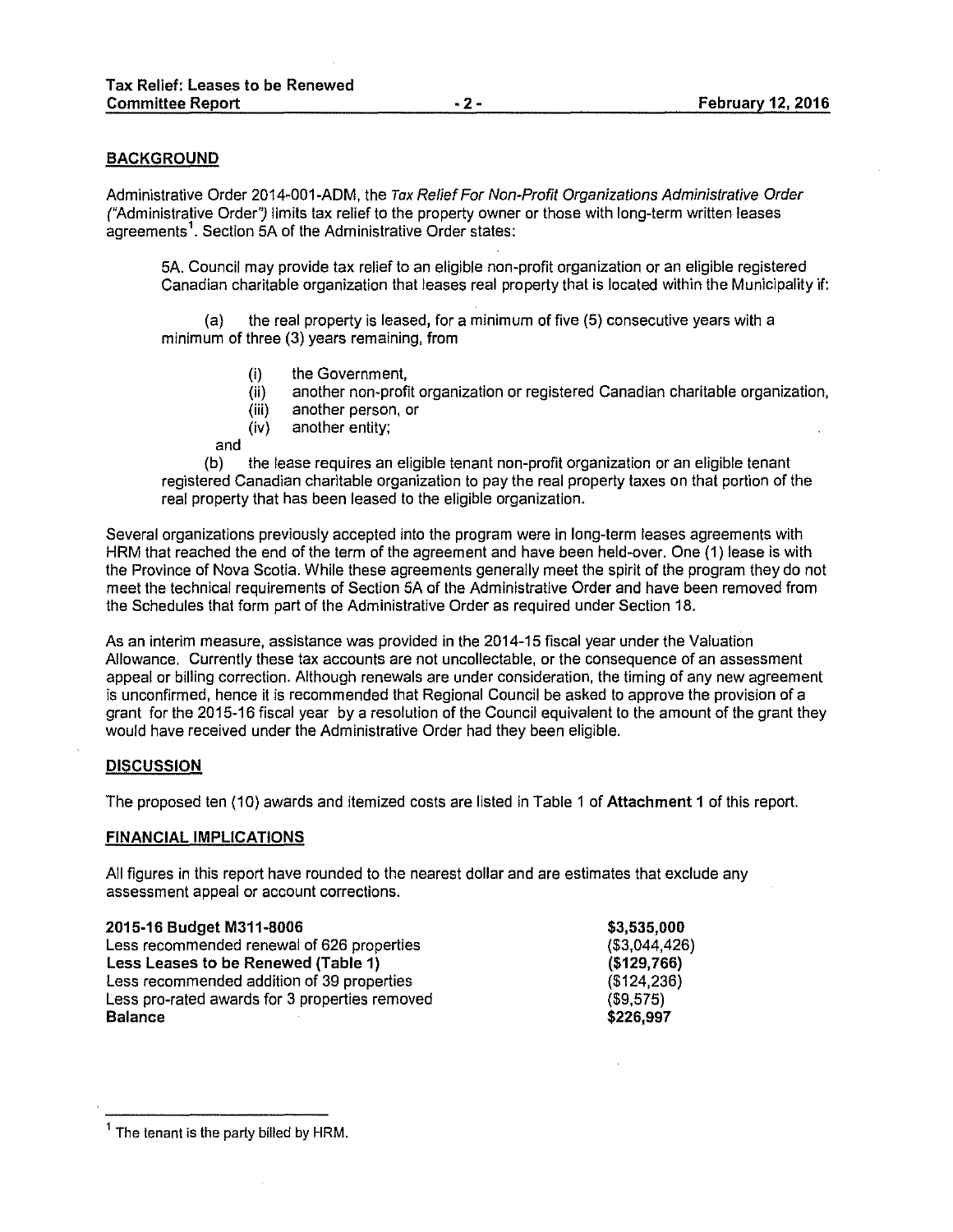#### **COMMUNITY ENGAGEMENT**

Not applicable. The proposed awards have been approved in principle by the Grants Committee at their meeting of December 7, 2015; this report refers to a procedural matter.

#### **ENVIRONMENTAL IMPLICATIONS**

None.

#### **ALTERNATIVES**

The Grants Committee could amend their previous approval of tax relief for the nine (9) organizations and ten (10) properties listed in Table 1.

#### **ATTACHMENTS**

1. Recommended Tax Relief Grants for Fiscal Year 2015-16: Leases to be Renewed.

A copy of this report can be obtained online at http://www.halifax.ca/commcoun/index.php then choose the appropriate Community Council and meeting date, or by contacting the Office of the Municipal Clerk at 902.490.4210, or Fax 902.490.4208.

| Report Prepared by:        | Peta-Jane Temple Team Lead Tax & Contributions, HRM Finance & ICT 902.490.5469   |  |
|----------------------------|----------------------------------------------------------------------------------|--|
| <b>Report Reviewed by:</b> | Derk Slaunwhite, Senior Solicitor, Legal & Risk Management Services 902.490.4226 |  |

# Original Signed

Report Approved by:

Bruce Fisher Manager of Financial Policy & Planning, Finance & ICT 902.490.4439